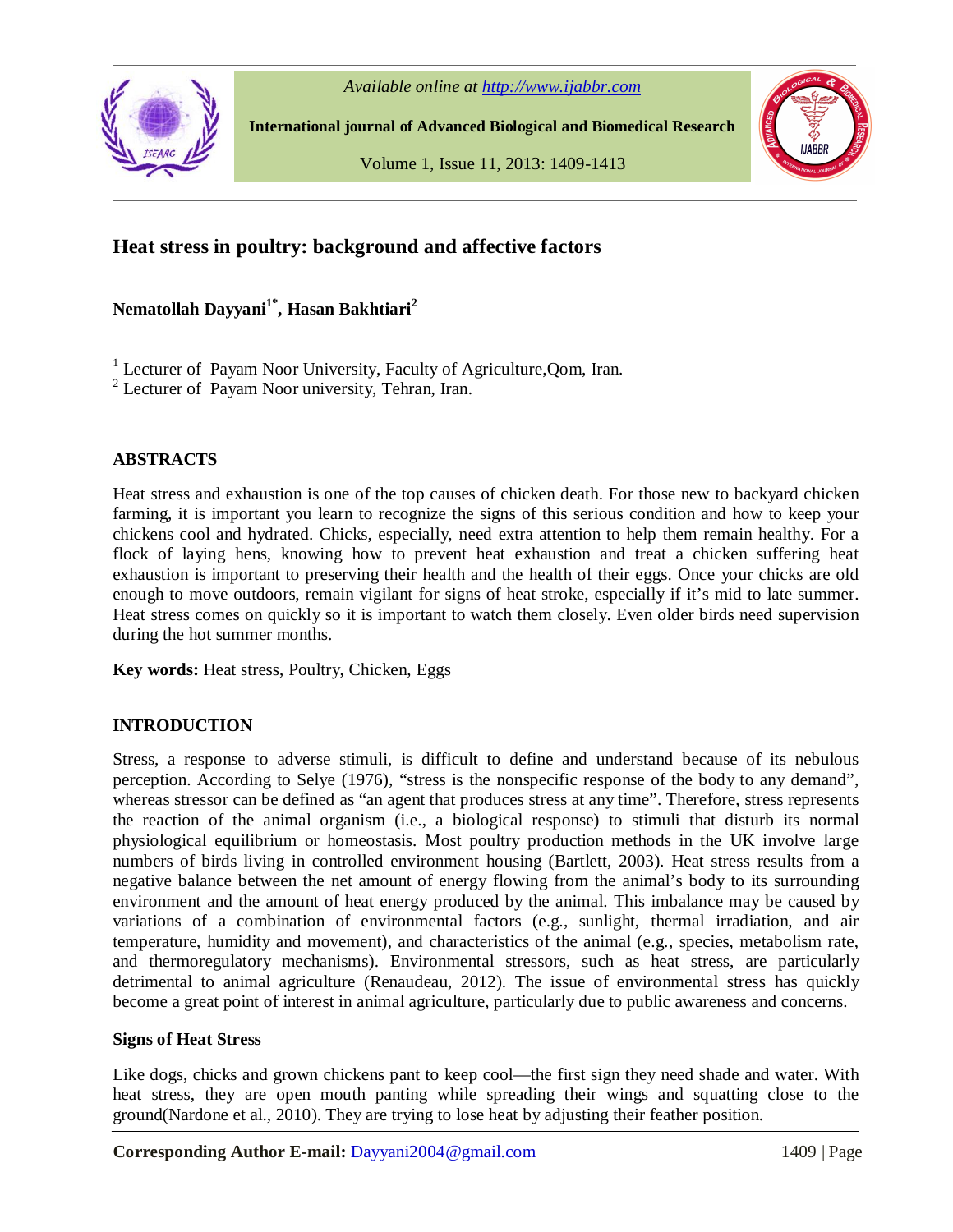- Spreading wings
- Lethargic and droopy acting
- Extremely pale cones and wattles
- Closed eyes
- Lying down
- Drop in egg production
- Reduced egg size, egg weight, and poor shell quality
- Increased thirst
- Decreased appetite
- Lost body weight
- Increased cannibalism

Laying hens are susceptible to heat exhaustion. Water is the main content of an egg. Laying eggs requires a lot of fluids so keeping your hens hydrated and comfortable is important(Boissy et al., 2007). Egg layers also require large amounts of calcium to avoid soft eggshells. When hot, your hens may not eat as much so calcium consumption is low. Try adding small amounts of apple cider vinegar to their water 2-3 times a week. This helps to level their pH, making calcium absorption easier. Look at Diagram 1 – in the 'thermo neutral zone', birds can lose heat at a controlled rate using normal behavior. There is no heat stress and body temperature is held constant. When conditions mean the 'upper critical temperature' is exceeded, birds must lose heat actively by panting. Panting is a normal response to heat and is not initially considered a welfare problem. But as temperatures increase, the rate of panting increases(Nienaber et al., 2007). If heat production becomes greater than 'maximum heat loss' either in intensity (acute heat stress) or over long periods (chronic heat stress), birds may die. The body temperature of the broiler must remain very close to 410C (1060F). If body temperature rises more than 40C above this, the bird will die.

## **Effect of Heat Stress on the Immune Response**

Many studies have been conducted to elucidate how stress affects the immune response in animals. Modulation of the immune response by the central nervous system (CNS) is mediated by a complex network that operates bi-directionally between the nervous, endocrine and immune systems. The hypothalamic–pituitary–adrenal (HPA) and the sympathetic–adrenal medullar (SAM) axes constitute the main pathways through which the immune response can be altered. It has been shown that lymphocytes, monocytes or macrophages, and granulocytes exhibit receptors for many neuroendocrine products of the HPA and SAM axes, such as Cortisol and Catecholamines, which can affect cellular trafficking, proliferation, cytokine secretion, antibody production and Cytolytic activity.

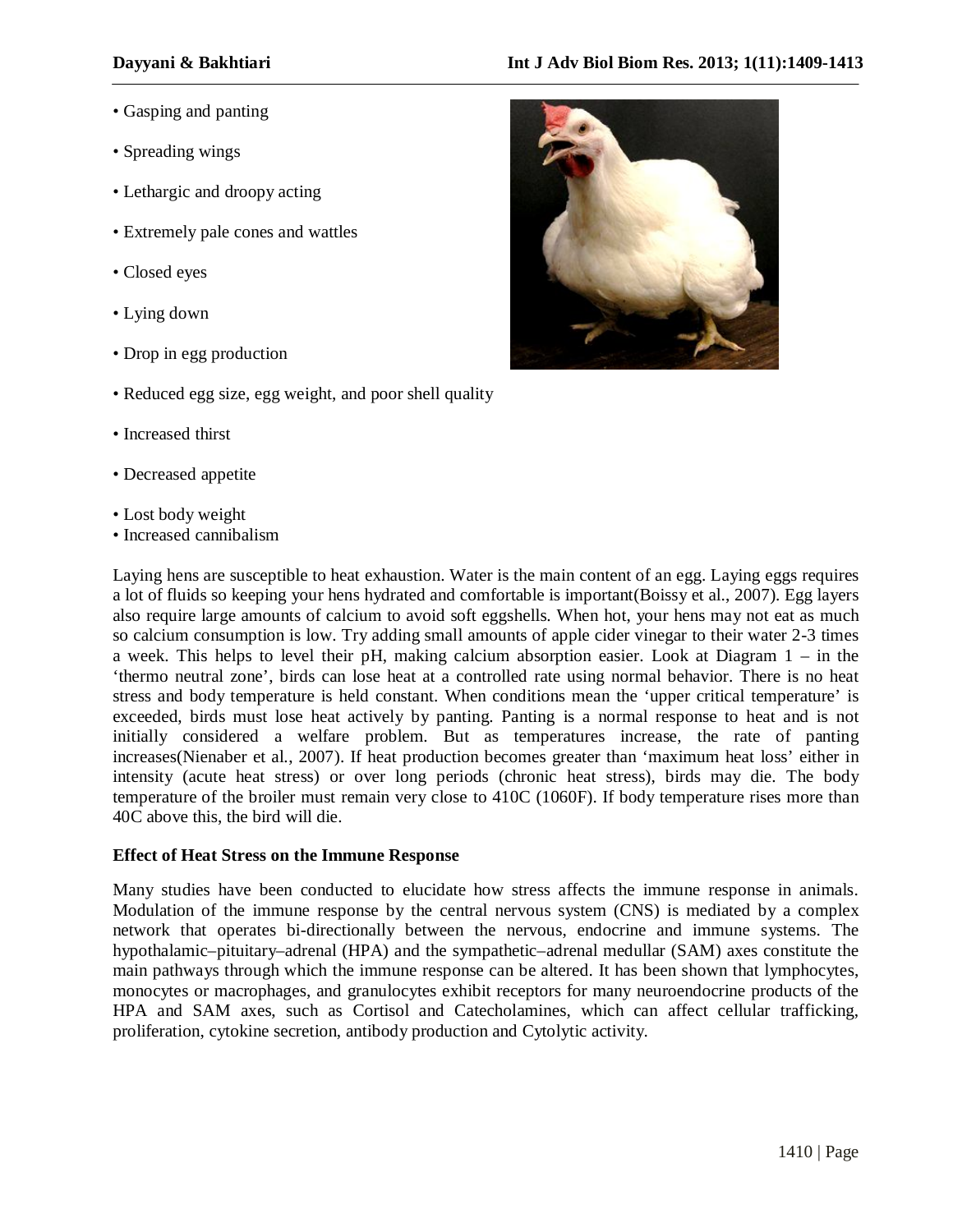

**Diagram 1 – Diagram of Thermo neutral Zone**

## **How to Control Heat Accumulation in Poultry**

The most important measure to combat hot weather is to reduce the amount of heat accumulation in poultry. The sooner a heat stressed bird can bring its body temperature back to normal, the quicker it will get back on feed and the more likely performance will not suffer. Ventilation, bird density and nutrition are a few areas that play a role in controlling heat accumulation.

## **Evaporative Cooling**

Sprinklers are commonly found in turkey barns for evaporative cooling, which are used when temperatures are more than 79-86oF (26-30oC) and the barn air is very dry. Too much water can actually increase the humidity of the barn to dangerous levels(Ebeid et al.,2012). Remember, high temperatures and high humidity make heat dissipation by evaporation very difficult. Death due to heat exhaustion will occur more quickly if both temperature and humidity are high.

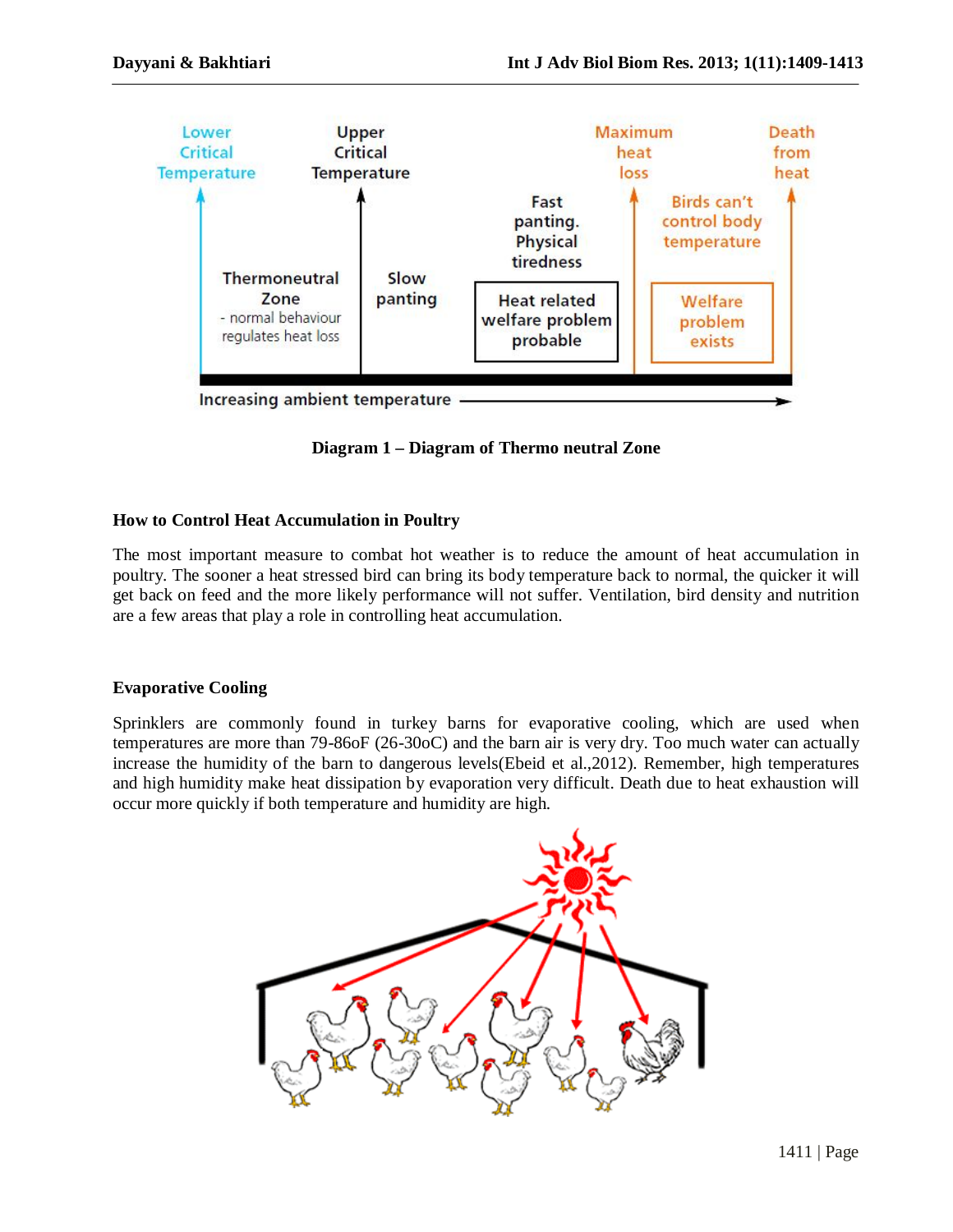#### **Nutrition**

Panting is accompanied by an increase in water loss so more water has to be consumed by birds during hot, dry weather in order to prevent dehydration. Drinking water cooler than body temperature will absorb body heat, which will help with cooling the bird. Adding an electrolyte to the drinking water will replenish vital nutrients that will help balance blood pH levels(Elnagar et al., 2010). Offering a night-time feeding program will encourage birds to eat during cooler periods and help maintain their performance during hot weather.

#### **Ventilation**

Proper ventilation is crucial for heat stress management. A good ventilation system performs the following:

- 1. Removes moisture laden air from the poultry house.
- 2. Brings in an equal amount of fresh outside air.
- 3. Directs incoming air to all areas equally.
- 4. Keeps inside air moving to flush hot, humid air from between the birds.

#### **Conclusion**

Heat stress is one of the most important environmental stressors challenging poultry production worldwide. The negative effects of heat stress on broilers and laying hens range from reduced growth and egg production to decreased poultry and egg quality and safety. However, a major concern should be the negative impact of heat stress on poultry welfare. As presented in this review, much information has been published on the effects of heat stress on productivity and immune response in poultry (broilers and laying hens). However, our understanding of basic mechanisms associated to the reported effects, as well as related to behavior and welfare of the birds under heat stress conditions are in fact scarce.

## **REFERENCES**

Bartlett, J.R.; Smith, M.O.(2003) Effects of different levels of zinc on the performance and immunocompetence of broilers under heat stress. Poult. Sci., 82, 1580–1588.

Boissy, A.; Manteuffel, G.; Jensen, M.B.; Moe, R.O.; Spruijt, B.; Keeling, L.J.; Winckler, C.; Forkman, B.; Dimitrov, I.; Langbein, J.; Bakken, M.; Veissier, I.; Aubert, A.(2007) Assessment of positive emotions in animals to improve their welfare. Physiol. Behav., 92, 375–397.

Ebeid, T.A.; Suzuki, T.; Sugiyama, T.(2012) High temperature influences eggshell quality and calbindin-D28k localization of eggshell gland and all intestinal segments of laying hens. Poult. Sci., 91, 2282–2287.

Elnagar, S.A.; Scheideler, S.E.; Beck, M.M. (2010) Reproductive hormones, hepatic deiodinase messenger ribonucleic acid, and vasoactive intestinal polypeptide-immunoreactive cells in hypothalamus in the heat stress-induced or chemically induced hypothyroid laying hen. Poult. Sci., 89, 2001–2009.